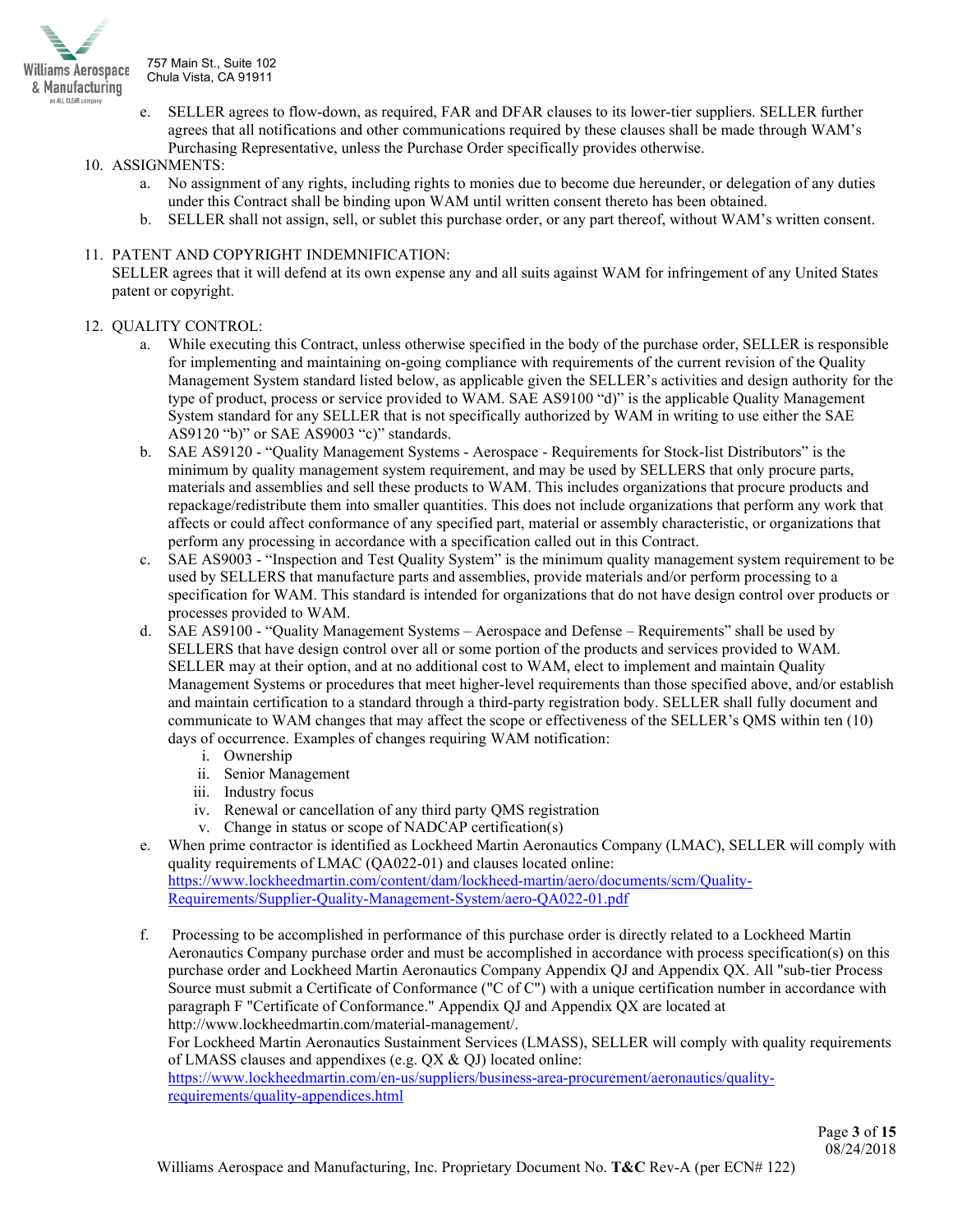

## 13. FOREIGN OBJECT DEBRIS / DAMAGE (FOD) PREVENTION:

- a. SELLER shall maintain a FOD prevention program in accordance with National Aerospace Standard NAS-412.
- b. SELLER shall ensure that applicable Lockheed Martin quality clause Q4R (location ref. in Clause 11, e.) and or NAS 412 FOD requirements are followed and flowed down to SELLER's subcontractors at every tier.

### 14. RIGHT OF ACCESS:

- a. WAM or a representative of WAM shall be afforded the right to verify at the source that purchased products or services conform to the specified requirements.
- b. When SELLER manufactures parts for WAM under this Contract, parts shall be available for inspection and test by WAM at all times and places, when practicable, during manufacture.
- c. Any audit, inspection, or test made on the premises of the SELLER or its supplier shall be without additional charge.
- d. The SELLER shall provide all reasonable facilities and assistance for the safety and convenience of the auditor/inspectors in the performance of their duties.
- e. The SELLER shall allow right of entry to any place necessary to determine and verify the quality of contracted work, records and materials.
- f. All audits, inspections, and tests on the premises of the SELLER or its supplier shall be performed in such a manner as not to unduly delay work. WAM's Customer(s) and applicable regulatory agencies shall also be afforded this right of entry.
- g. Proprietary processes may be exempt from this clause if negotiated in advance with WAM.

#### 15. SUBCONTRACTING:

- a. No product, processing or service to be delivered under this Contract shall be procured by SELLER from a third party without WAM's prior written consent.
- b. Should the SELLER be permitted to subcontract, the SELLER must use WAM's approved subcontractors.

## 16. SOFTWARE QUALITY PROGRAM:

Deliverable and Non-Deliverable;

- a. SELLER shall implement and maintain a Software Quality program or methodology acceptable to WAM for engineering design, development, testing and products with embedded programs.
- b. Software Quality Program shall meet the requirements of SAE AS9115 for deliverable and SAE AS9005 for nondeliverable.
- c. For Lockheed Martin Contracts, SELLER shall implement and maintain a Software Quality Program applicable to Q6R to insure all non-deliverable software is placed under configuration control and are defined with objective evidence, that such software performs the required functions (location ref. in Clause 11, e.).

#### 17. CERTIFICATE OF CONFORMITY/ CONFORMANCE:

- a. All items must conform to the Original Component Manufacturer (OCM)/ Original Equipment Manufacturer (OEM) specifications and tests.
- b. Certification of Conformity of said items must accompany the items from SELLER's facility including a statement of the condition of the item, back up data on file for inspection, and be signed by an authorized representative of the SELLER.
- c. The C of C must state that goods, processing and/or services provided to WAM meet all purchase order and specification requirements, and include WAM's purchase order number, and line number if applicable, the part number, the engineering change revision level of all applicable drawings and specifications, the part nomenclature, the part serial numbers (if applicable), and the quantity represented by the C of C.
- d. C of C must specify supply chain traceability to the OCM or aftermarket manufacturer that identifies the name and location of all the supply chain intermediaries from the part manufacturer to the direct source of product for the SELLER.
- e. Items shall be labeled as one of the following two conditions: "New" factory new  $or$  "NS" new surplus.</u>
- f. WAM reserves the right to be supplied with and/or audit certification on all new items purchased. This may require traceability and full source documentation. All raw material, machining, and processing certifications shall be supplied at no cost, if requested.
- g. Should certification not accompany the shipment, items will be held in quarantine and no payment will be processed until the proper certification is received.

### 18. HAZARDOUS MATERIAL: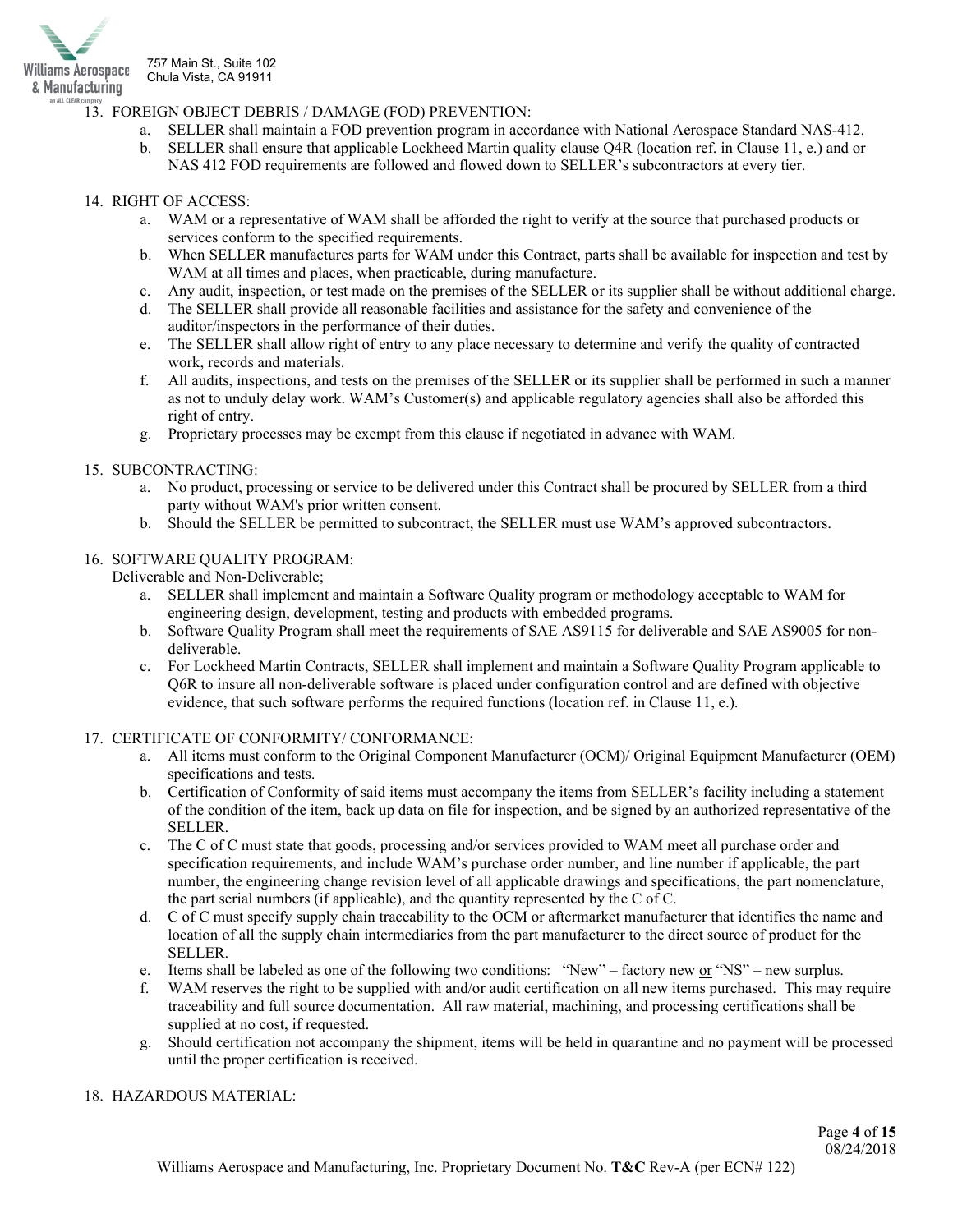

If a Material Safety Data Sheet (M.S.D.S.) is required for this material, the SELLER shall include one copy of the M.S.D.S., and it shall be identifiable with each shipment of the items furnished under this order.

## 19. RAW MATERIAL CERTIFICATION AND CONTROL:

- a. With each shipment of Raw Material, SELLER must provide the actual Mill Certification. This Certification must include the Country of Origin, Melt, and/or Manufacture, the material specification from WAM's purchase order including the applicable revision level, and the actual test data required by the specification.
- b. The Certification must also bear the printed name, title and signature of the person authorizing release of the shipment, unless a C of C is provided including that information.
- c. The Certification must be attached to the shipping documents, or incorporate sufficient information to match it with the pertinent purchase order and specific shipment.
- d. Under this Contract all material in each shipment must come from one raw material heat lot, unless otherwise allowed in writing by WAM. Whenever so allowed, different heat lots of raw material, parts, or castings and forgings made from different heat lots of material must be kept separate and clearly identified throughout SELLER's operations, and must be segregated and clearly identified within packaging and documents shipped to WAM.

#### 20. CALIBRATION SYSTEM:

- a. Unless otherwise specified in this Contract SELLER's calibration system must comply with ISO 17025, ISO 10012- 1, or ANSI-Z540 current revision, or an equivalent calibration system standard.
- b. SELLER shall provide certification of this compliance to WAM with shipment as required.

## 21. INSPECTION REQUIREMENTS:

- a. When SELLER manufactures parts for WAM under this Contract, WAM may require that a first article must be submitted for WAM's approval prior to commencement of the production run of product. If WAM requires a first article, the requirement will be stated on the WAM Contract.
- b. When WAM requires that SELLER submit a first article piece for approval, the first delivery of each part number(s) must include first article inspection report (FAIR) traceable to an individually identified part in that lot.
- c. Subsequent lots of the same part number must be certified to meet all Contract requirements. FAIR must conform to the requirements of AS9102. SELLER may obtain copies of AS9102 from: <https://www.sae.org/iaqg/forms/index.htm>

For Lockheed Martin contracts FAIR must conform to quality clause Q2R (location ref. clause 11, e.).

- d. If the revision level of any part is changed during the life of this Contract, or there is any change in the process or equipment used to produce any part, a new first article traceable to an individual part shall be performed on any features affected by the revision of the product, or by the process or equipment change.
- e. When SELLER manufactures parts or provides special processing for WAM under this Contract, SELLER shall notify WAM of any significant changes in product or process that may affect the quality of the product or process purchased in the Contract.
- f. Unless otherwise specified in writing by WAM, when SELLER manufactures parts for WAM under this Contract, SELLER shall perform in-process inspection of the parts, and supply the inspection data to WAM.
- g. When inspection sampling is used as a means of product acceptance, the plan shall be statistically valid and appropriate for use. The plan shall preclude acceptance of lots whose samples have known nonconformities.
- h. Inspection plan shall conform to ASQ / ANSI Z1.4  $&$  Z1.9 or equivalent.

# 22. PRODUCT ACCEPTANCE:

- a. All purchased products and services will be subject to WAM's final inspection and approval within a reasonable time after delivery, irrespective of payment date.
- b. Verification by WAM shall not absolve the SELLER of the responsibility to provide conforming product, nor shall it preclude subsequent rejection by WAM.
- c. Items and processes supplied shall meet the requirements in the technical specifications and documentation (drawings, specifications, standards, etc.). It shall be the sole responsibility of SELLER to monitor that the technical specifications regarding materials, methods, form, fitness, and function are observed, whether or not the items have been manufactured by SELLER or by SELLER's subcontractors.
- d. All life limited items must have 80% of the life remaining upon receipt as per limits established by SAE AS1993 and SAE ARP5316, if applicable.
- e. WAM may reject goods not in accordance with the instructions, specifications, drawings, data or SELLER's warranty (expressed or implied).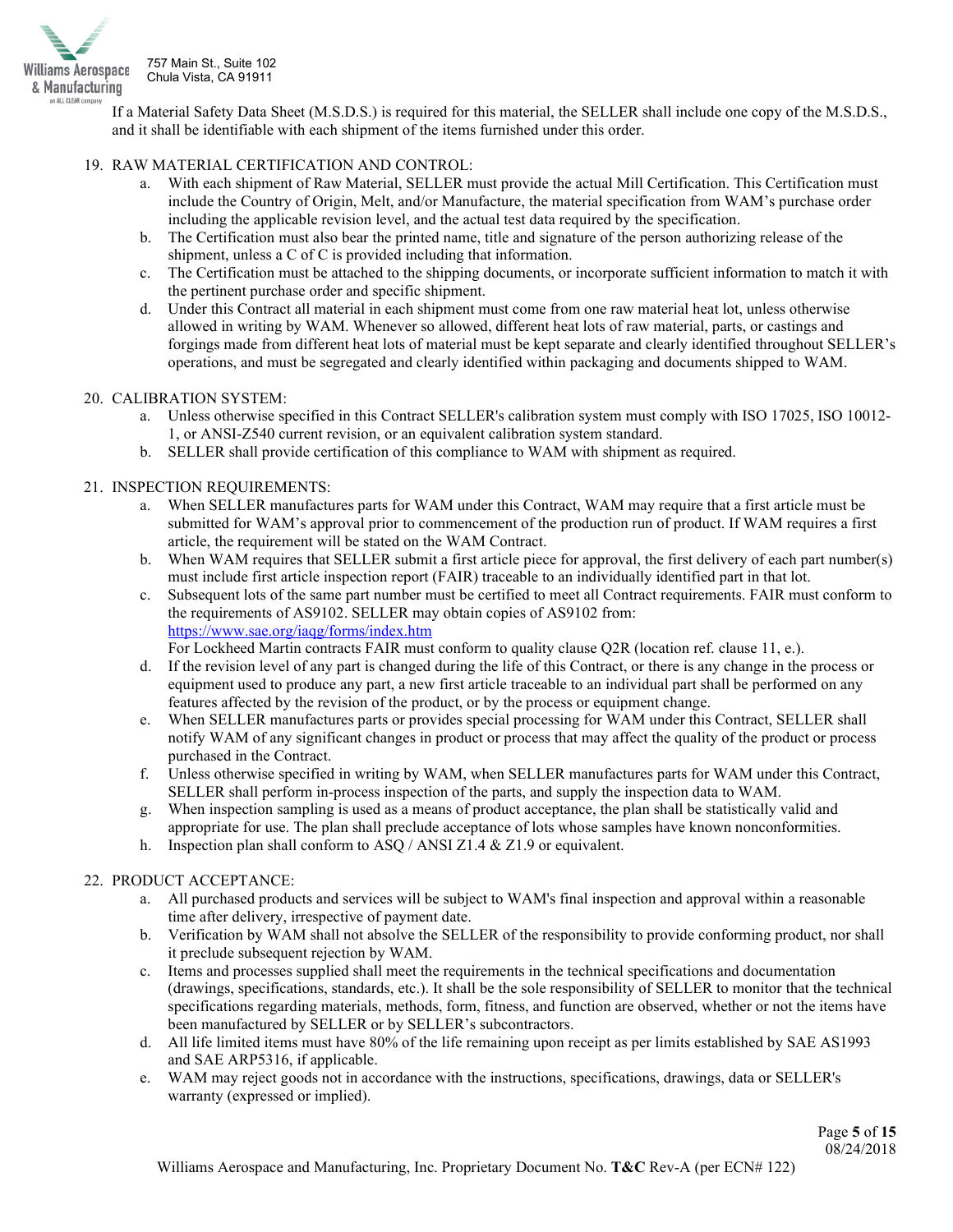

- WAM may return rejected goods to SELLER at SELLER's expense and WAM shall have no further obligation for such goods.
- g. Payment for any article shall not be deemed acceptance and in no event shall WAM incur liability for payment for rejected goods. SELLER shall assume responsibility for and will pay any and all loss, cost, damage, or expense, including attorney fees, and cost of replacement incurred by WAM attributed to WAM's rejection of goods due to nonconformance to specifications or untimely late delivery. WAM shall submit payment for goods only after goods are deemed to meet all purchase order and drawing requirements.
- h. If goods are found to be nonconforming for any reason after payment has been made, WAM shall debit SELLERS account on the next WAM payment cycle. If SELLER's account payable amount is less than the debit memo then SELLER shall reimburse WAM in full with a check for the debit amount.
- All applicable hardware on this purchase order for WAM must conform to MIL-S-7742 (Superseded by SAE AS8879), and/or, AN, MS, NAS Prints and Specifications. An airworthiness release, including tear down and final test reports are required with all overhauled components. Where applicable, a current calibration tag and date are required. Pull test reports are required with all cables, and pressure test reports are required with all hoses. A kit list is required with all kits.

## 23. NONCONFORMING PRODUCT:

- a. Under no circumstance shall SELLER knowingly ship any nonconforming product to WAM without express written permission from WAM allowing the shipment.
- b. SELLER shall conform to requirements regarding the need for the supplier to notify WAM of nonconforming product, obtain WAM approval for nonconforming product disposition, notify WAM of changes in product and/or process, changes of suppliers, changes of manufacturing facility location and, where required, and flow down to the supply chain the applicable requirements including prime contractor requirements (e.g. QA022-01 and QX referenced in clause 11, e.).
- c. After delivery has started, if the SELLER detects nonconforming product, the SELLER shall notify Buyer within 24 hours or the next business day. Notification shall include a clear description of the nonconformity, part numbers, quantities, and delivery dates of all possibly affected product.
- d. The SELLER is liable for concealed defects, even if they are recognizable only upon processing, and this is not subject to any time limit for claim by WAM. The SELLER is also liable for concealed defects which are recognized only when the items are being put into use.

#### 24. SPECIAL PROCESSES:

- a. A special process is defined as the application of chemical, metallurgical, nondestructive or any other manufacturing, joining, or inspection process that is controlled by Government, Military, Industry, or any other specification (e.g. NADCAP, QA022-01 and QJ referenced in Clause 11, e.).
- b. When SELLER supplies product to WAM upon which special processes have been performed by SELLER or any subcontractor, processes must be performed and certified in strict accordance with clauses 14 and 16 of this document, and with requirements stated in the body of WAM's purchase order.

# 25. COUNTERFEIT PARTS PROCTECTION:

- a. SELLER agrees and ensures that counterfeit products or work is not delivered to WAM. In the event counterfeit products or work is delivered, SELLER shall immediately notify WAM with the facts if SELLER becomes aware or suspects that it has produced counterfeit products or work.
- b. SELLER shall only purchase products to be delivered or incorporated in this Contract to WAM from the OCM/OEM or through an authorized distributor.
- c. Products or work delivered under this contract constitutes or includes counterfeit products or work, SELLER shall be liable for all expense relating to replacement, retest, and removal of counterfeit products with genuine product or work.
- d. This purchase order and activities hereunder are within the jurisdiction of the United States Government. Any knowingly and willful act to falsify, conceal or alter a material fact, or any false, fraudulent or fictitious statement or representation in connection with the performance of work under this order may be punishable in accordance with applicable Federal statutes.
- e. SELLER shall include all elements of this contract or equivalent provisions to maintain a Counterfeit Prevention plan (ref. AS5553 and AS6174) and flow down to SELLER's sub-tiers.

#### 26. PACKAGING AND SHIPPING: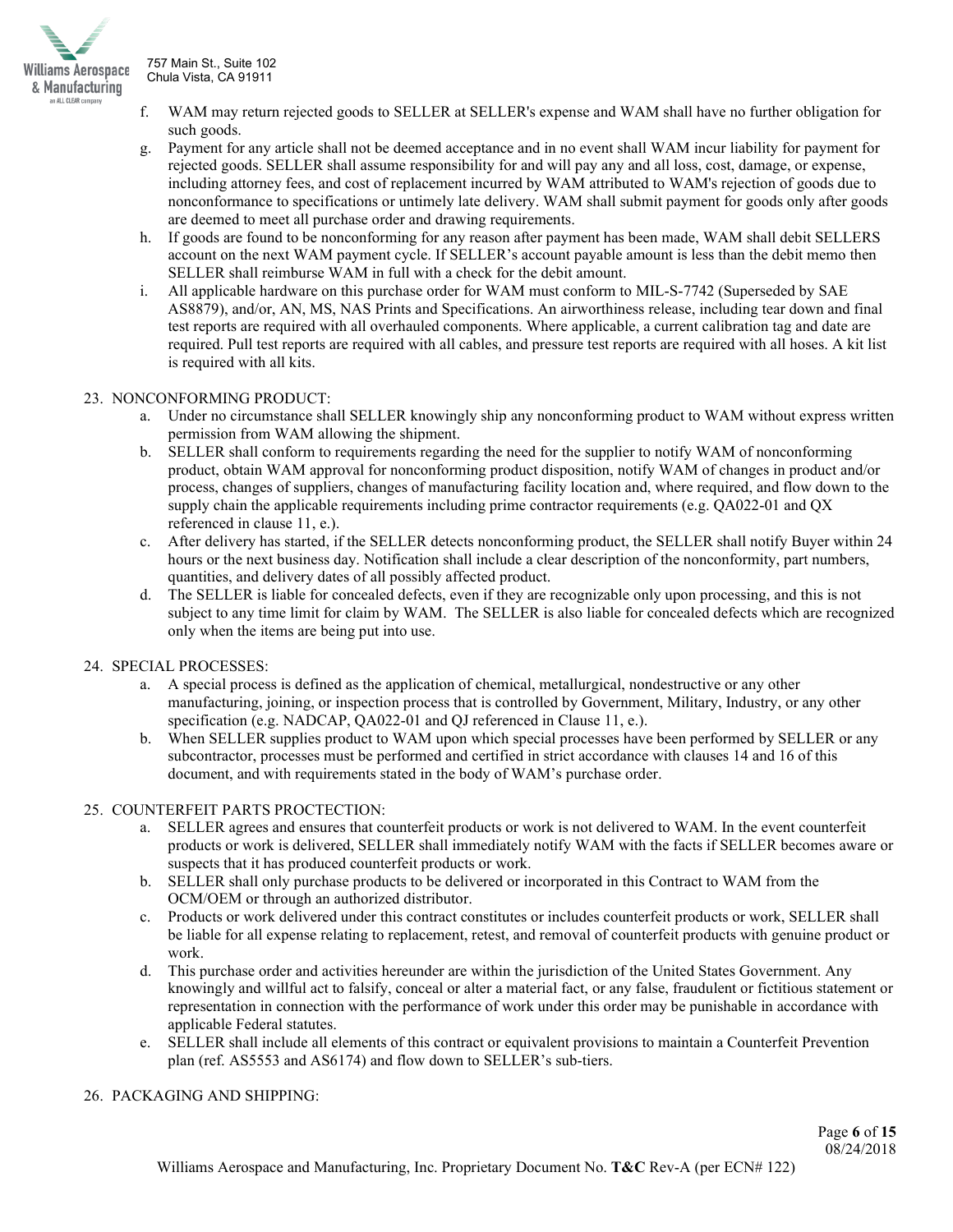

- a. SELLER shall prepare all goods for shipment, and package to prevent damage or deterioration, and comply with carrier tariffs requirements.
- b. No additional charges will be allowed for containers, crating, boxing, bundling, dunnage, drayage, storage or transportation thereof, unless stated in this purchase order.
- c. Container and purchase order numbers shall be indicated on bill of lading. One copy of packing sheet, C of C, and material certificate (as required) showing purchase order and item number, shall be attached to No. 1 container of each shipment.
- d. The packaging, labeling, and shipping of all hazardous materials must comply with all applicable laws and regulations. Hazardous materials shipped in cans must have lid-locking devices. UN number required with hazardous materials as per IAT regulations.
- e. Bearings must be individually packaged in original manufacturer package.
- f. All rubber products must be individually packaged per SAE AMS2817.
- g. Protective coating is required with sheet metal shipments.
- h. Unless otherwise indicated, transportation and pricing will be FOB shipping point. Contact WAM before shipping orders weighing more than 40 lbs. or 5 cubic feet. Orders less than 40 lbs. or 5 cubic feet must be shipped via UPS or Fed-Ex. Excess charges resulting from non-compliance with this requirement shall be deducted from invoice.
- i. WAM will insure the items for transport from SELLER to WAM. Any transport insurance taken out by the SELLER will be deducted from SELLER's invoice by WAM.

## 27. PRODUCT SAFETY AND AWARENESS:

- a. "Product Safety" is defined by AS9100 as: The state in which a product is able to perform to its designed or intended purpose without causing unacceptable risk of harm to persons or damage to property.
- b. By accepting this order, the SELLER acknowledges that it is aware of all risks associated with provision of products and/or services to WAM.
- c. SELLER acknowledges that it shall consider ethical behavior, hazardous material, and proper packaging and shipping to prevent harm to persons and property.

## 28. PAYMENT:

- a. All prices are stated in US Dollars.
- b. Payment will be made within 30 days after the receipt and acceptance of items or invoice, whichever is later.
- c. If the requirements are not met, payment will be delayed a corresponding amount of time until such requirements are met.

#### 29. SELLER'S PERFORMANCE:

Since the impact upon quality varies from product to product, the requirements will also vary from SELLER to SELLER. However, the following requirements apply to all SELLERS;

- a. Delivery Performance: WAM expects 100% on-time delivery, and SELLER will be rated by this standard.
- b. Quality Performance: WAM expects 100% quality. SELLER's manufactured parts will be checked by inspection. Paperwork is also checked for completeness, including all required certifications.
- c. Responsiveness: SELLER will be judged by how quickly and effectively SELLER responds to requests and quality problems, including Requests for Quotations and special requests such as short lead-time orders or other issues, and to nonconformance reports and requests for corrective action.

#### 30. RESPONSIBILITY FOR TECHNICAL DATA AND TOOLING:

- a. Drawings, samples, data carriers and other documents provided by WAM, or developed on behalf of WAM in compliance with a WAM purchase order do not become the SELLER's property and may not be delivered to, or used for or by third parties.
- b. WAM's technical documents are protected by copyright, must remain confidential, and may not be copied or reproduced without WAM's written consent.
- c. Items manufactured to technical specifications/drawings furnished by WAM required for special fixtures, tooling, or particular procedures developed under this order will remain the property of WAM and, unless otherwise instructed, are to be retained in SELLER's possession for use exclusively in filling orders for WAM.
- d. The SELLER may not scrap, sell, or cede such tools, fixtures and technical documents without WAM's written consent.
- e. Unless there is legal transfer of title or other legally binding agreement to the contrary, SELLER shall be financially responsible for loss or damage to any materials, parts, tooling, or any other real property provided to SELLER by WAM for use in executing this Contract.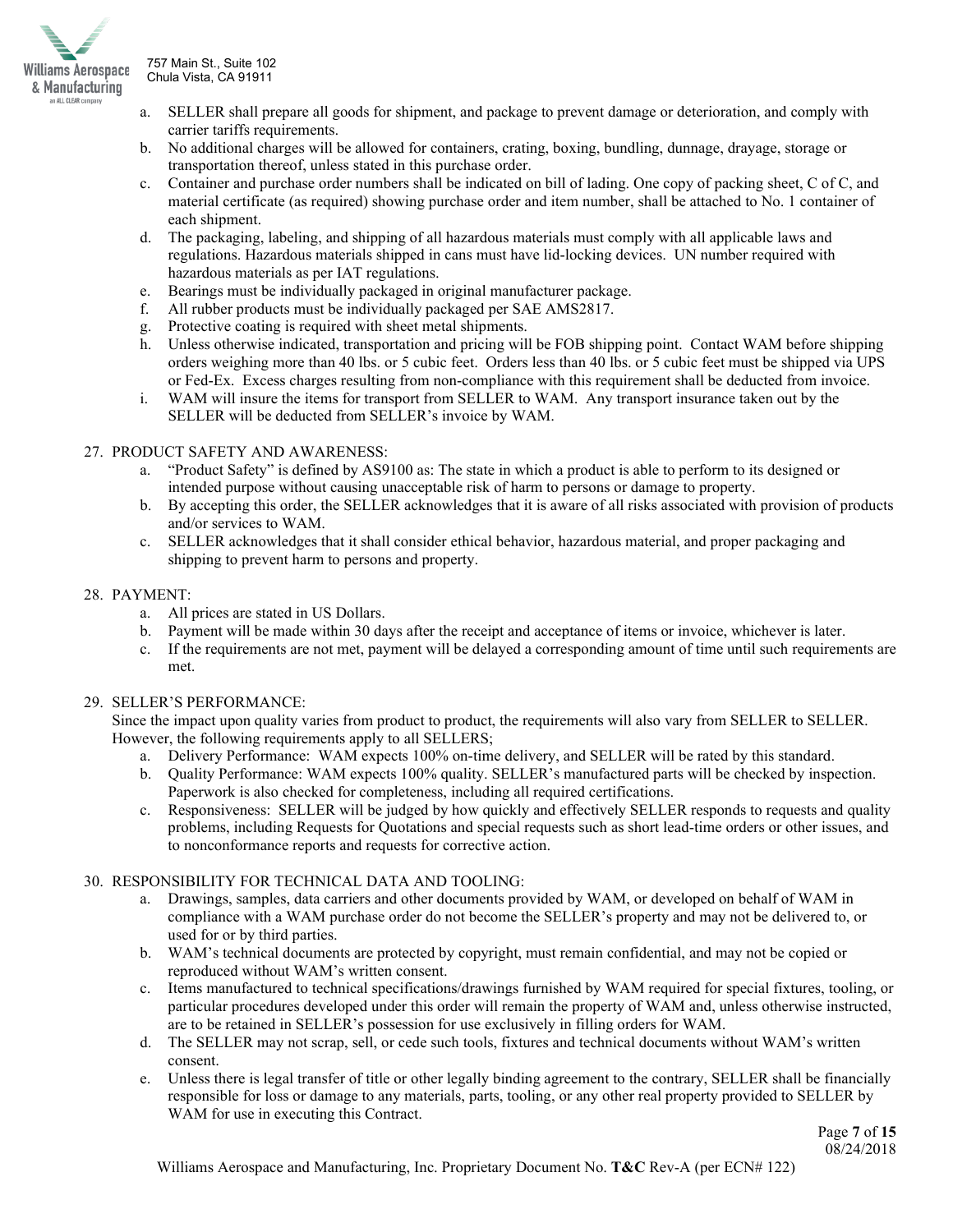

- f. Upon completion of this Contract SELLER agrees to return WAM's property, except material consumed in production of parts for WAM's Contract, in like condition as received, less reasonable wear and tear.
- 31. RECORD AVAILABILITY AND RETENTION:
	- a. When the records demonstrating product conformity for this Contract are retained by SELLER who certifies their product, SELLER shall make records available to WAM within 48 hours of receiving a written request from WAM.
	- b. In the event that SELLER ceases to do business prior to the end of the record retention period, the records are to be forwarded to WAM via the best available method, as agreed by both parties.
	- c. SELLER shall maintain these records in a way that minimizes deterioration or damage, and ensure that they are legible, retrievable, and identifiable to shipments made to WAM, and to pertinent suppliers, products, and/or processes, for a period of 10 years after the last delivery on this Contract.
	- d. After the retention time, paper records are to be destroyed by shredding and recycling or burning, and electronic records are to be permanently deleted. Radiographic records may be recycled or otherwise destroyed by the best available method.
- 32. EQUAL OPPORTUNITY AND AFFIRMATIVE ACTION: The SELLER will comply with all provisions of executive order 11246 as amended, the provisions found in 41 C.F.R. SEC. 60-741.4 (handicapped persons) and SEC. 60-250.4 (veterans), and all relevant rules, regulations, and orders of the Secretary of Labor.

## 33. WARRANTY:

- a. SELLER warrants that all Work furnished pursuant to this Contract shall strictly conform to applicable specifications, drawings, samples, descriptions, and other requirements of this Contract and be free from defects in design, material, and workmanship.
- b. This warranty shall begin upon final acceptance and extend for a period of one (1) year.
- c. If any nonconforming Work is identified within the warranty period, SELLER, at WAM's option, shall promptly repair, replace or credit the Work.
- d. If repair, or replacement return of nonconforming Work, and re-performance of Work shall be at SELLER's expense.
- e. All warranties shall run to WAM and its customers.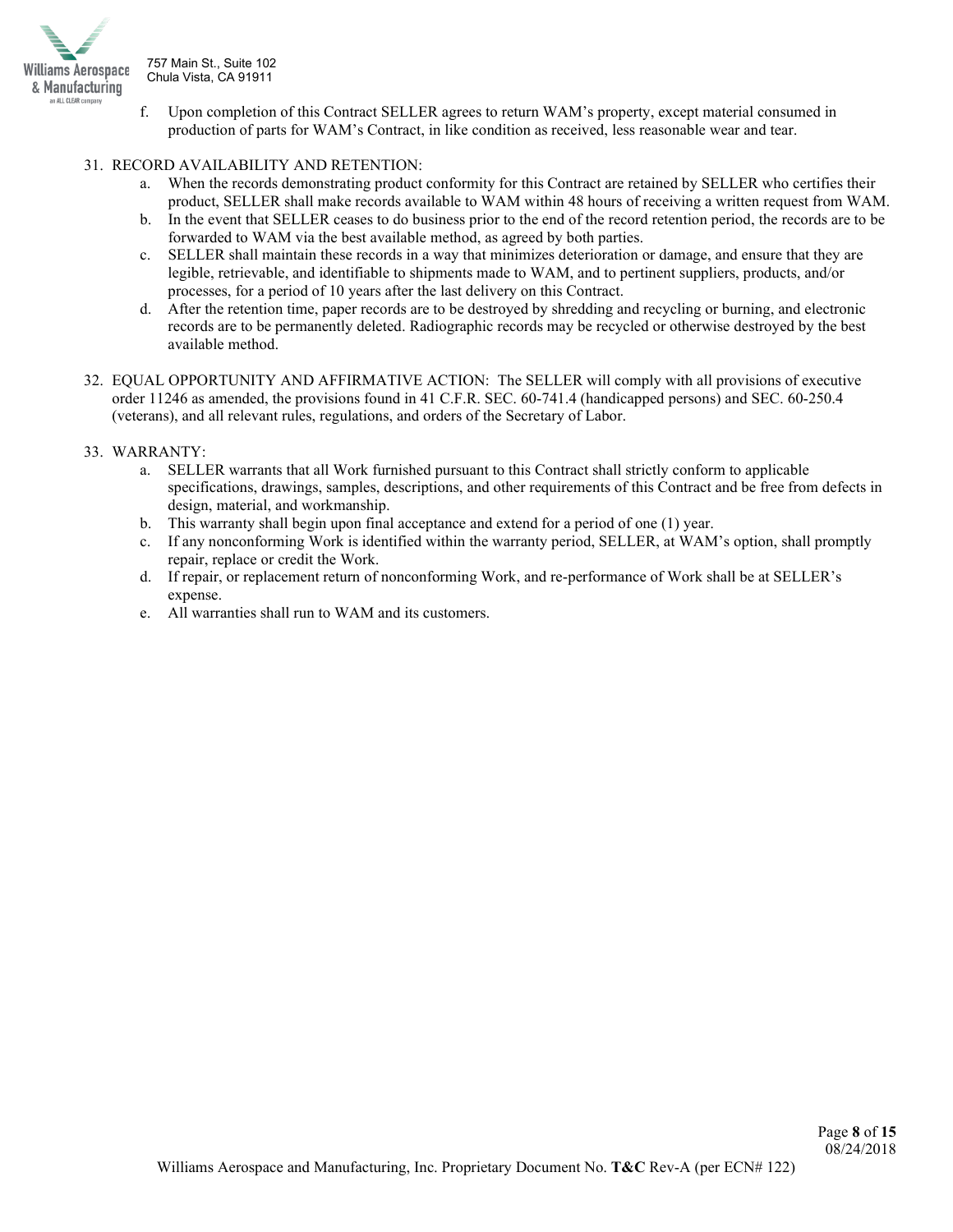

# **APPENDIX 1**

The following FAR clauses apply to this Contract:

- 52.202-1 DEFINITIONS (NOV 2013)
- 52.203-3 GRATUITIES (APR 1984)
- 52.203-5 COVENANT AGAINST CONTINGENT FEES (MAY 2014)
- 52.203-6 RESTRICTIONS ON SUBCONTRACTOR SALES TO THE GOVERNMENT (SEP 2006)
- 52.203-7 ANTI-KICKBACK PROCEDURES (MAY 2014)
- 52.203-8 CANCELLATION, RECISSION, AND RECOVERY OF FUNDS FOR ILLEGAL OR IMPROPER ACTIVITY (MAY 2014)
- 52.203-10 PRICE OR FEE ADJUSTMENT FOR ILLEGAL OR IMPROPER ACTIVITY (MAY 2014)
- 52.203-12 LIMITATIONS ON PAYMENTS TO INFLUENCE CERTAIN FEDERAL TRANSACTIONS (OCT 2010)
- 52.203-19 PROHIBITION ON REQUIRING CERTAIN INTERNAL CONFIDENTIALITY AGEEMENTS OR STATEMENTS (JAN 2017)
- 52.204-4 PRINTED OR COPIED DOUBLE-SIDED ON POSTCONSUMER FIBER CONTENT PAPER (MAY 2011)
- 52.204-7 CENTRAL CONTRACTOR REGISTRATION (AUG 2012)
- 52.204-10 REPORTING EXECUTIVE COMPENSATION AND FIRST-TIER SUBCONTRACT AWARDS (OCT 2018)
- 52.204-13 SYSTEMS FOR AWARD MANAGEMENT MAINTENANCE (OCT 2018)
- 52.204-14 SERVICE CONTRACT REPORTING REQUIREMENTS (OCT 2016)
- 52.204-15 SERVICE CONTRACT REPORTING REQUIRMENTS FOR INDEFINITE-DELIVERY CONTRACTS (OCT 2016)
- 52.204-16 COMMERCIAL AND GOVERNMENT ENTITY CODE REPORTING (JUL 2016)
- 52.204-18 COMMERCIAL AND GOVERNMENT ENTITY CODE MAINTENANCE (AUG 2020)
- 52.204-19 INCORPORATION BY REFERENCE OF REPRESENTATIONS AND CERTIFICATIONS (DEC 2014)
- 52.204-20 PREDECESSOR OF OFFEROR (JUL 2016)
- 52.204-21 BASIC SAFEGUARDING OF COVERED CONTRACTOR INFORMATION SYSTEMS (JUN 2016)
- 52.204-23 PROHIBITION ON CONTRACTING FOR HARDWARE, SOFTWARE, AND SERVICES DEVELOPED OR PROVIDED BY KASPERSKY LAB AND OTHER COVERED ENTITIES (JUL 2018)
- 52.204-25 PROHIBITION ON CONTRACTING FOR CERTAIN TELECOMMUNICATIONS AND VIDEO SURVEILLANCE SERVICES OR EQUIPMENT (AUG 2020)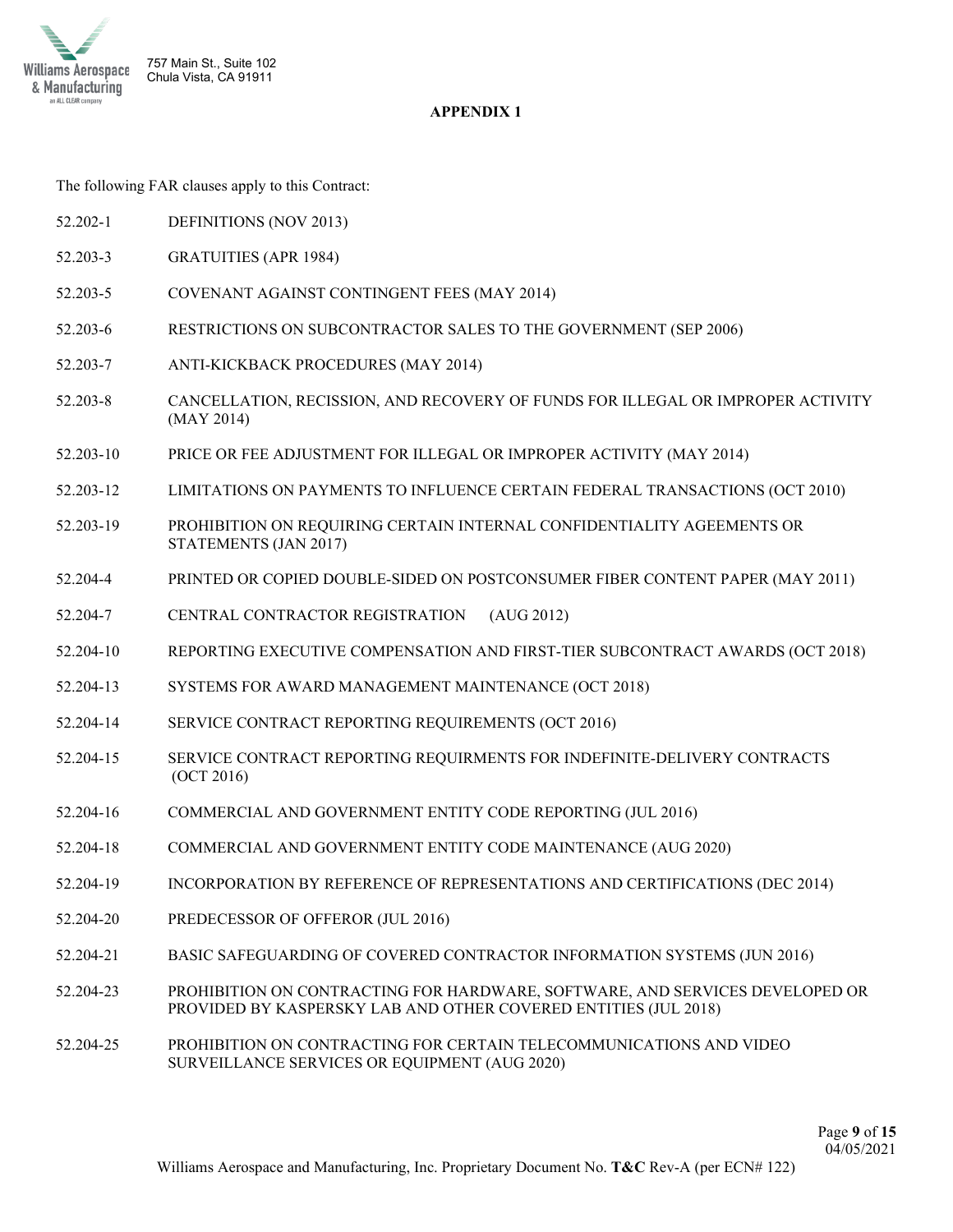

- 52.209-3 FIRST ARTICLE APPROVAL- CONTRACTOR TESTING (SEP1989)
- 52.209-4 FIRST ARTICLE APPROVAL- GOVERNMENT TESTING (SEP 1989), ALT I (JAN 1997)
- 52.209-6 PROTECTING THE GOVERNMENT'S INTEREST WHEN SUBCONTRACTING WITH CONTRACTORS DEBARRED, SUSPENDED, OR PROPSED FOR SUSPENSION (JUN 2020)
- 52.209-7000 DISCLOSURE OF INFORMATION (AUG 2013)
- 52.211-5 MATERIAL REQUIREMENTS (AUG 2000)
- 52.211-15 DEFENSE PRIORITY AND ALLOCATION REQUIREMENTS (APR 2008)
- 52.211-16 VARIATION IN QUANTITY (OCT 2020)
- 52.211-17 DELIVERY OF EXCESS QUANTITIES (SEP 1989)
- 52.213-4 TERMS AND CONDITIONS- SIMPLIFIED ACQUISITIONS (OTHER THAN COMMERCIAL ITEMS) (FEB 2021)
- 52.215-8 ORDER OF PRECEDENCE-UNIFORM CONTRACT FORMAT (OCT 1997)
- 52.216-19 ORDER LIMITATIONS (OCT 1995)
- 52.216-22 INDEFINITE QUALITY (OCT 1995)
- 52.219-6 NOTICE OF SMALL BUSINESS SET-ASIDE (DEVIATION 2019-O0003) (MAR 2020)
- 52.219-28 POST AWARD SMALL BUSINESS PROGRAM REREPRESENTATION (NOV 2020)
- 52.222-3 CONVICT LABOR (JUN 2003)
- 52.222-19 CHILD LABOR-COOPERATION WITH AUTHORITIES AND REMEDIES (JULY 2020)
- 52.222-20 CONTRACTS FOR MATERIALS, SUPPLIES, ARTICLES, AND EQUIPMENT EXCEEDING \$15,000 (OCT 2020)
- 52.222-21 PROHIBITION OF SEGREGATED FACILITIES (APR 2015)
- 52.222-26 EQUAL OPPORTUNITY (SEPT 2016)
- 52.222-35 EQUAL OPPORTUNITY FOR VETERANS (JUN 2020)
- 52.222-36 EQUAL OPPORTUNITY FOR WORKERS WITH DISABILITIES (OCT 2020)
- 52.222-37 EMPLOYMENT REPORTS ON VETERANS (FEB 2016)
- 52.222-40 NOTIFICATION OF EMPLOYEE RIGHTS UNDER THE NATIONAL LABOR RELATIONS ACT (DEC 2010)
- 52.222-41 SERVICE CONTRACT LABOR STANDARDS (MAY 2014)
- 52.222-50 COMBATTING TRAFFICKING IN PERSONS (JAN 2019)
- 52.222-55 MINIMUM WAGES UNDER EXECUTIVE ORDER 13658 (DEC 2015)
- 52.222-62 PAID SICK LEAVE UNDER EXECUTIVE ORDER 13706 (JAN 2017)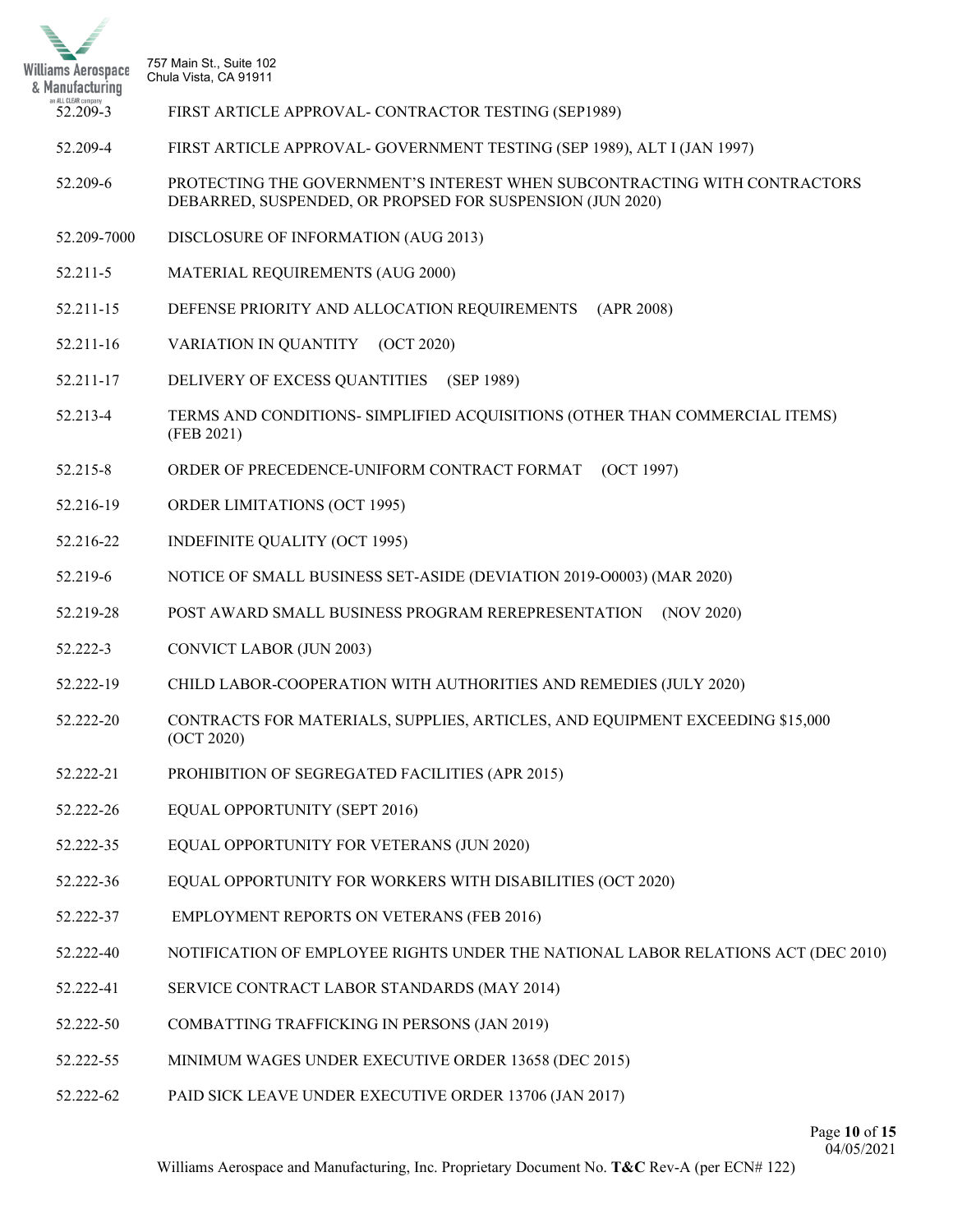

- 52.223-3 HAZARDOUS MATERIAL IDENTIFICATION AND MATERIAL SAFETY DATA (FEB 2021) (FAR)
- 52.223-5 POLLUTION PREVENTION AND RIGHT-TO-KNOW INFORMATION (MAY 2011)
- 52.223-6 DRUG-FREE WORKPLACE (MAY 2001)
- 52.223-7 NOTICE OF RADIOACTIVE MATERIALS (JAN 1997)
- 52.223-11 OZONE-DEPLETING SUBSTANCES AND HIGH GLOBAL WARMING POTENTIAL HYDROFLUOROCARBONS (JUN 2016)
- 52.223-12 MAINTENANCE, SERVICE, REPAIR, OR DISPOSAL OF REFRIGERATION EQUIPMENT AND AIR CONDITIONERS (JUN 2016)
- 52.223-15 ENERGY EFFICIENCY IN ENERGY-CONSUMING PRODUCTS (DEC 2007)
- 52.223-18 ENCOURAGING CONTRACTOR POLICIES TO BAN TEXT MESSAGING WHILE DRIVING (OCT 2020)
- 52.223-20 AEROSOLS (JUN 2016)
- 52.223-21 FOAMS (JUN 2016)
- 52.225-1 BUY AMERICAN- SUPPLIES (MAY 2014)
- 52.225-13 RESTRICTIONS ON CERTAIN FOREIGN PURCHASES (JUN 2008)
- 52.226-6 PROMOTING EXCESS FOOD DONATION TO NONPROFIT ORGANIZATIONS (MAY 2014)
- 52.227-1 AUTHORIZATION AND CONSENT (DEC 2007)
- 52.227-2 NOTICE AND ASSISTANCE REGARDING PATENT AND COPYRIGHT INFRINGEMENT (DEC 2007)
- 52.229-3 FEDERAL, STATE, AND LOCAL TACES (FEB 2013)
- 52.232-1 PAYMENTS (APR 1984)
- 52.232-8 DISCOUNTS FOR PROMPT PAYMENT (FEB 2002)
- 52.232-11 EXTRAS ( APR 1984)
- 52.232-17 INTEREST (MAY 2014)
- 52.232-23 ASSIGNMENT OF CLAIMS (MAY 2014)
- 52.232-25 PROMPT PAYMENT ( JAN 2017)
- 52.232-33 PAYMENT BY ELECTRONIC FUNDS TRANSFER-SYSTEM FOR AWARD MANAGEMENT (OCT 2018)
- 52.232-34 PAYMENT BY ELECTRONIC FUND TRANSFER- OTHER THAN SYSTEM FOR AWARD MANAGEMENT (JULY 2013)
- 52.232-39 UNENFORCEABILITY OF UNAUTHORIZED OBLIGATIONS (DEC 2013)
- 52.232-40 PROVIDING ACCELERATED PAYMENTS TO SMALL BUSINESS SUBCONTRACTORS (DEC 2013)
- 52.233-1 DISPUTES (MAY 2014)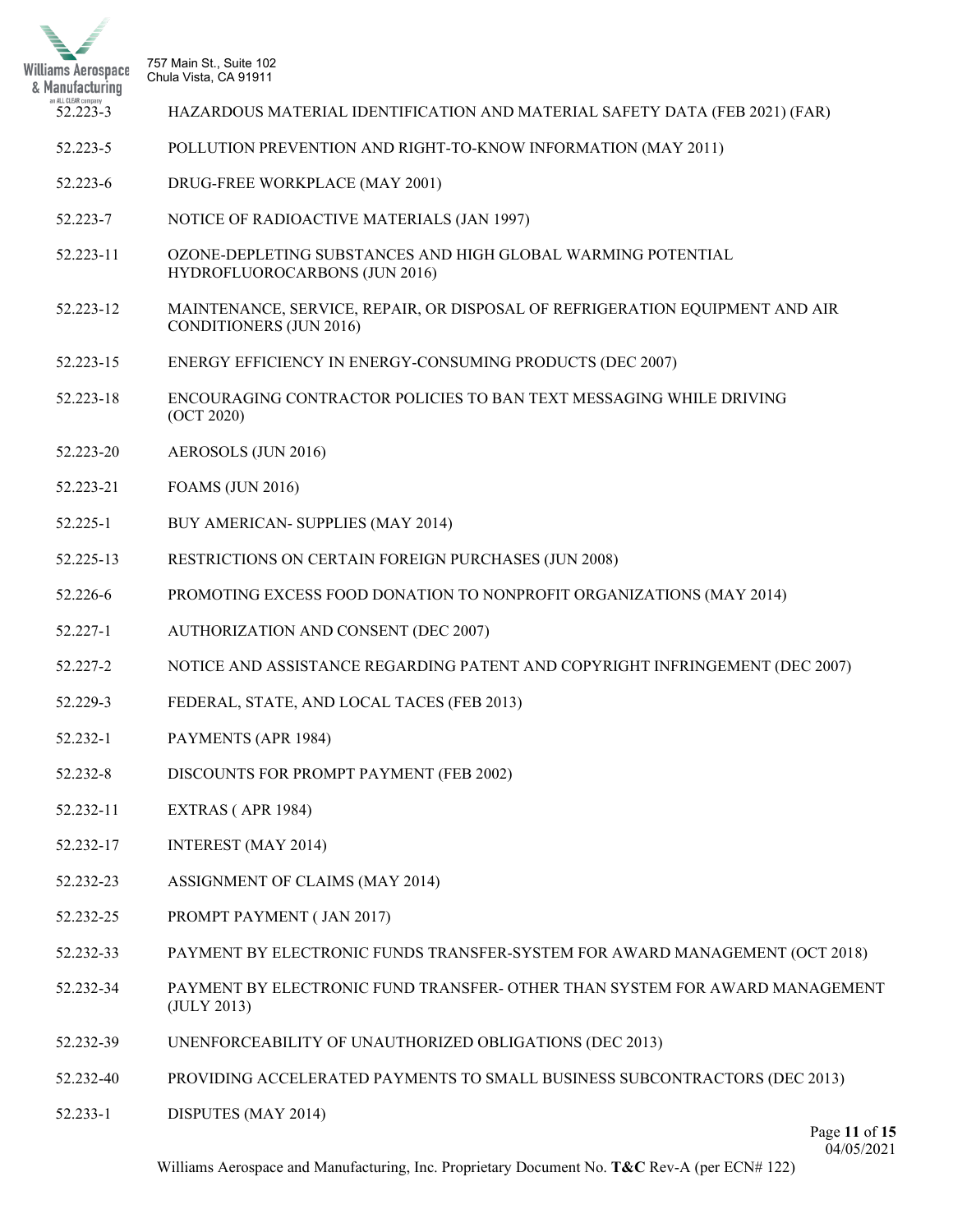

| 52.233-3 | PROTEST AFTER AWARD (AUG 1996) |  |
|----------|--------------------------------|--|
|----------|--------------------------------|--|

- 52.233-4 APPLICABLE LAW FOR BREACH OF CONTRACT CLAIM (OCT 2004)
- 52.233-9001 DISPUTES AGREEMENT TO USE ALTERNATIVE DISPUTE RESOLUTION (DEC 2016)
- 52.242-13 BANKRUPTCY (JUL 1995)
- 52.242-15 STOP-WORK ORDER (AUG 1989)
- 52.242-17 GOVERNMENT DELAY OF WORK (APR 1984)
- 52.243-1 CHANGES- FIXED PRICE (AUG 1987)
- 52.244-6 SUBCONTRACTS FOR COMMERCIAL ITEMS (OCT 2020)
- 52.246-2 INSPECTION OF SUPPLIES FIXED PRICE (AUG 1996)
- 52.246-11 HIGHER-LEVEL CONTRACT QUALITY REQUIREMENT (DEC 2014)
- 52.246-15 CERTIFICATE OF CONFORMANCE (APR 1984)
- 52.246-16 RESPONSIBILITY FOR SUPPLIES (APR 1984)
- 52.246-17 WARRANTY OF SUPPLIES OF A NONCOMPLEX NATURE (JUN 2003)
- 52.246-9008 INSPECTION AND ACCEPTANCE AT ORIGIN (AUG 2007)
- 52.247-1 COMMERCIAL BILL OF LADING NOTATIONS (FEB 2006)
- 52.247-29 F.O.B. ORIGIN (FEB 2006)
- 52.247-30 F.O.B. ORIGIN, CONTRACTOR'S FACILITY (FEB 2006)
- 52.247-34 F.O.B. DESTINATION (NOV 1991)
- 52.247-48 F.O.B. DESTINATION-EVIDENCE OF SHIPMENT (FEB 1999)
- 52.247-61 F.O.B. ORIGIN- MINIMUM SIZE OF SHIPMENTS (APR 1984)
- 52.247-64 PREFERENCE FOR PRIVATELY OWNED U.S. FLAG COMMERCIAL VESSELS (FEB 2006)
- 52.247-65 F.O.B. ORIGIN, PREPAID FREIGHT- SMALL PACKAGE SHIPMENTS (JAN 1991)
- 52.248-1 VALUE ENGINEERING (OCT 2010)
- 52.249-1 TERMINATION FOR CONVENIENCE OF THE GOVERNMENT (FIXED PRICE) SHORT FORM) (APR 1984)
- 52.249-2 TERMINATION FOR CONVENIENCE OF THE GOVERNMENT (FIXED-PRICE) (APR 2012)
- 52.249-8 DEFAULT (FIXED-PRICE SUPPLY AND SERVICE) (APR 1984)
- 52.252-2 CLAUSES INCORPORATED BY REFERENCE (FEB 1998)
- 52.252-6 AUTHORIZED DEVIATIONS IN CLAUSES (APR 1984)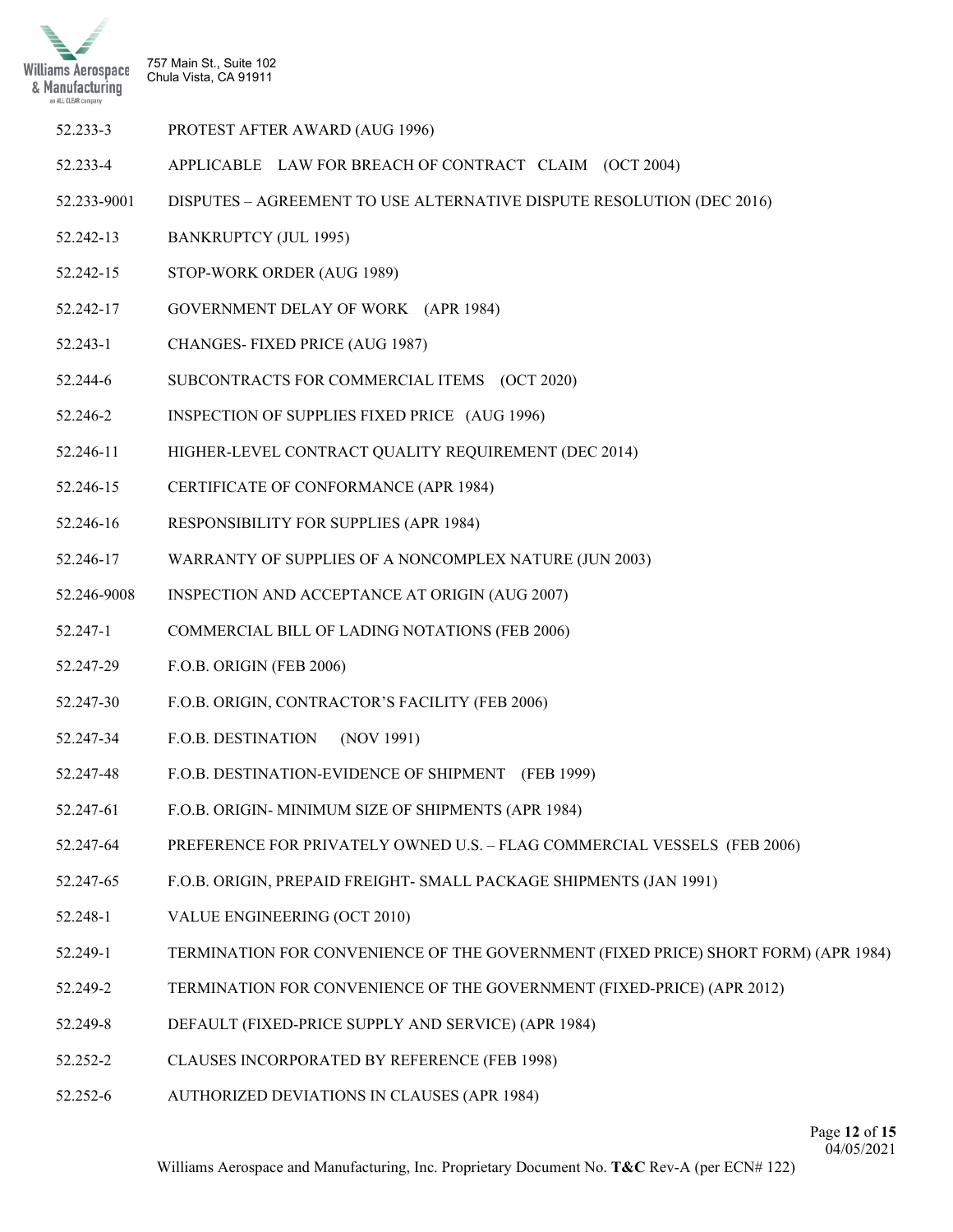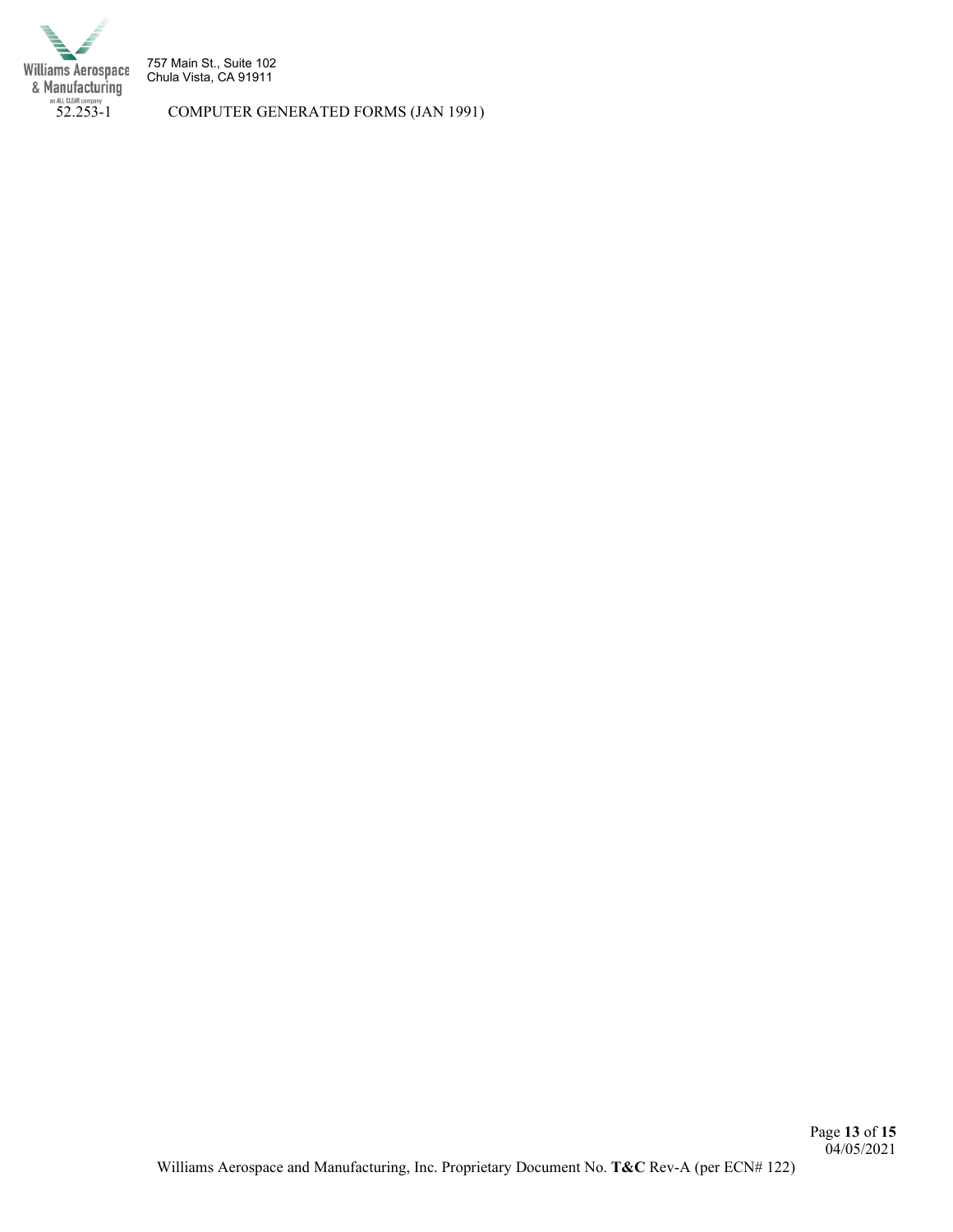

## A**PPENDIX 2**

The following DFARS clauses apply to this Contract:

- 252.203-7000 REQUIREMENTS RELATING TO COMPENSATION OF FORMER DOD OFFICIALS (OCT 2016)
- 252.203-7001 PROHIBITIONS ON PERSONS CONVICTED OF FRAUD OR OTHER DEFENSE-CONTRACT-RELATED FELONIES (DEC 2008)
- 252.203-7002 REQUIREMENTS TO INFORM EMPLOYEES OF WHISTLEBLOWER RIGHTS (SEPT 2013)
- 252.204-7000 DISCLOSURE OF INFORMATION (OCT 2016)
- 252.204-7003 CONTROL OF GOVERNMENT PERSONNEL WORK PRODUCT (APR 1992)
- 252.204-7004 ALTERNATE A, CENTRAL CONTRACTOR REGISTRATION (FEB 2019)
- 252.204-7008 EXPORT-CONTROLLED ITEMS (APR 2010)
- 252.204-7009 LIMITATIONS ON THE USE OR DISCLOSURE OF THE THIRD-PARTY CONTRACTOR REPORTED CYBER INCIDENT INFORMATION (OCT 2016)
- 252.204-7012 SAFEGUARDING COVERED DEFENSE INFORMATION AND CYBER INCIDENT REPORTING (DEC 2019)
- 252.204-7015 NOTICE OF AUTHORIZED DISCLOSURE OF INFORMATION TO LITIGATION SUPPORT CONTRACTORS (MAY 2016)
- 252.204-7016 COVERED DEFENSE TELECOMMUNICATIONS EQUIPMENT OR SERVICES REPRESENTATION (DEC 2019)
- 252.204-7018 PROHIBITION ON THE ACQUISITION OF COVERED DEFENSE TELECOMMUNICATIONS AND VIDEO SURVEILLANCE SERVICES OR EQUIPMENT (JAN 2021)
- 252.204-7020 NIST SP 800-171 DOD ASSESSMENT REQUIREMENTS (NOV 2020)
- 252.209-7004 SUBCONTRACTING WITH FIRMS THAT ARE OWNED OR CONTROLLED BY THE GOVERNMENT OF A TERRORIST COUNTRY (DEC 2014)
- 252.211-7003 ITEM IDENTIFICATION AND VALUATION (MAR 2016)
- 252.211-7005 SUBSTITUTIONS FOR MILITARY OR FEDERAL SPECIFICATIONS AND STANDARDS (NOV 2005)
- 252.211-7006 PASSIVE RADIO FREQUENCY IDENTIFICATION (DEC 2019)
- 252.211-7008 USE OF GOVERNMENT-ASSIGNED SERIAL NUMBERS (SEPT. 2010)
- 252.215-7014 EXCEPTION FROM CERTIFIED COST OR PRICING DATA REQUIREMENTS FOR FOREIGN MILITARY SALES INDIRECT OFFSETS (JUN 2018)
- 252.216-7006 ORDERING (MAY 2011)
- 252.223-7001 HAZARD WARNING LABELS (DEC 1991)